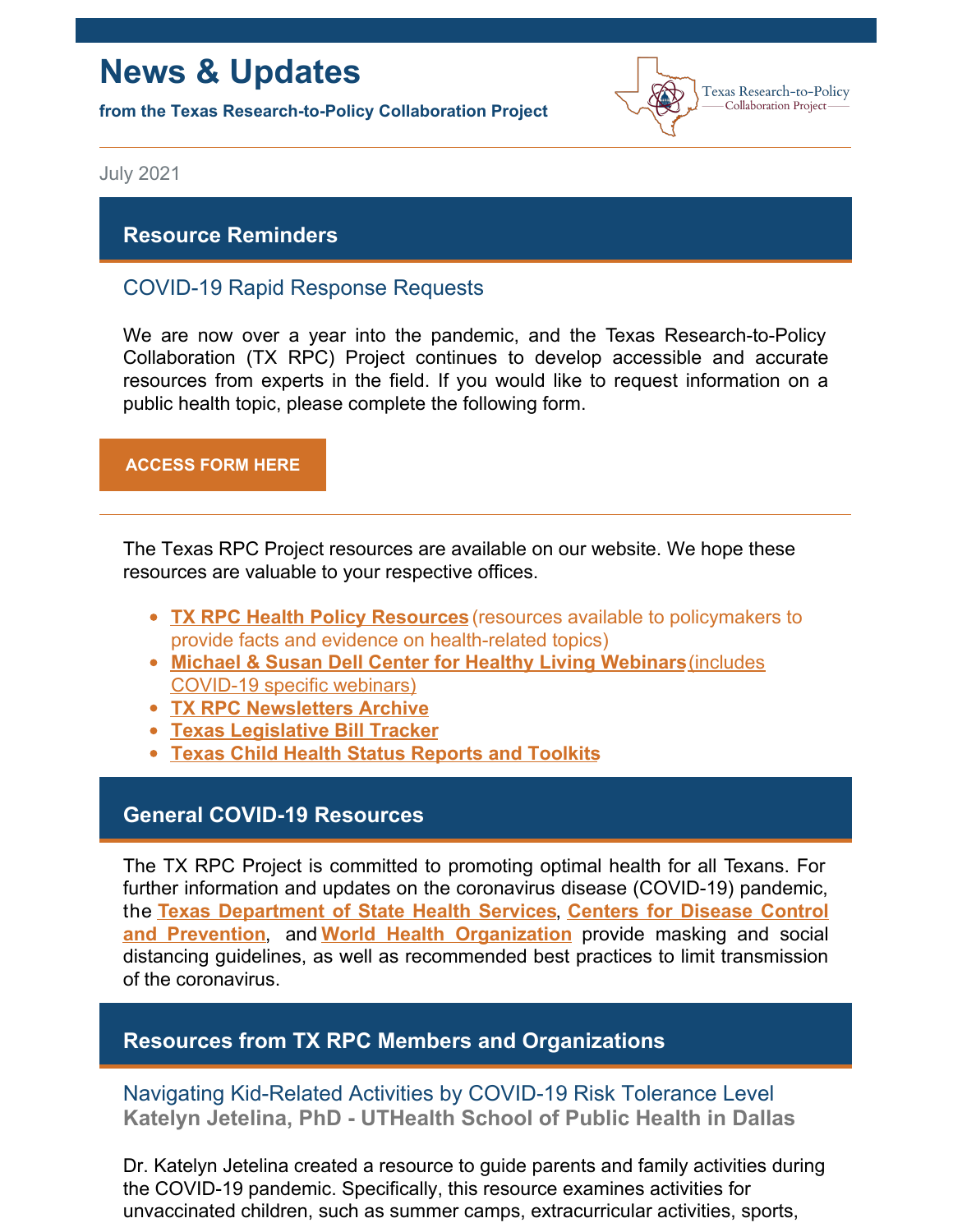and travel. Unvaccinated children are at lower risk of contracting COVID-19 if traveling on flights where masks are worn, and eating at least three feet away from other occupied tables in airport terminals. However, unvaccinated children are at higher risk of contracting COVID-19 while traveling if they are waiting in highly crowded airport areas like baggage claims or are on flights longer than five hours where meals are being served and masks must be removed to eat.

### **Key Takeaways:**

- Unvaccinated children can stay safe this summer by participating in low risk transmission activities.
- Low risk transmission activities include riding bikes; playing outdoor sports like baseball, golf and frisbee; and playing on the playground at summer camp.
- High risk transmission activities include eating on long flights, high contact activities (even when outdoors), and attending indoor programs where less than 60% of students are masked and/or vaccinated.



# **VIEW THE [REPORT](https://yourlocalepidemiologist.substack.com/p/navigating-kid-related-activities)**

# **Highlights from TX RPC Members Conducting COVID-19 Research**

# COVID: What do California, Texas, New York and Florida have in common? Stunningly low infection rates **Catherine Troisi, PhD, MS - UTHealth School of Public Health in Houston**

The approach to combating COVID-19 has varied between the four big states of Texas, California, New York, and Florida. New York and California had solid public health stances toward fighting COVID-19, while Texas and Florida's approaches have been more focused toward reopening the state. However, all four states have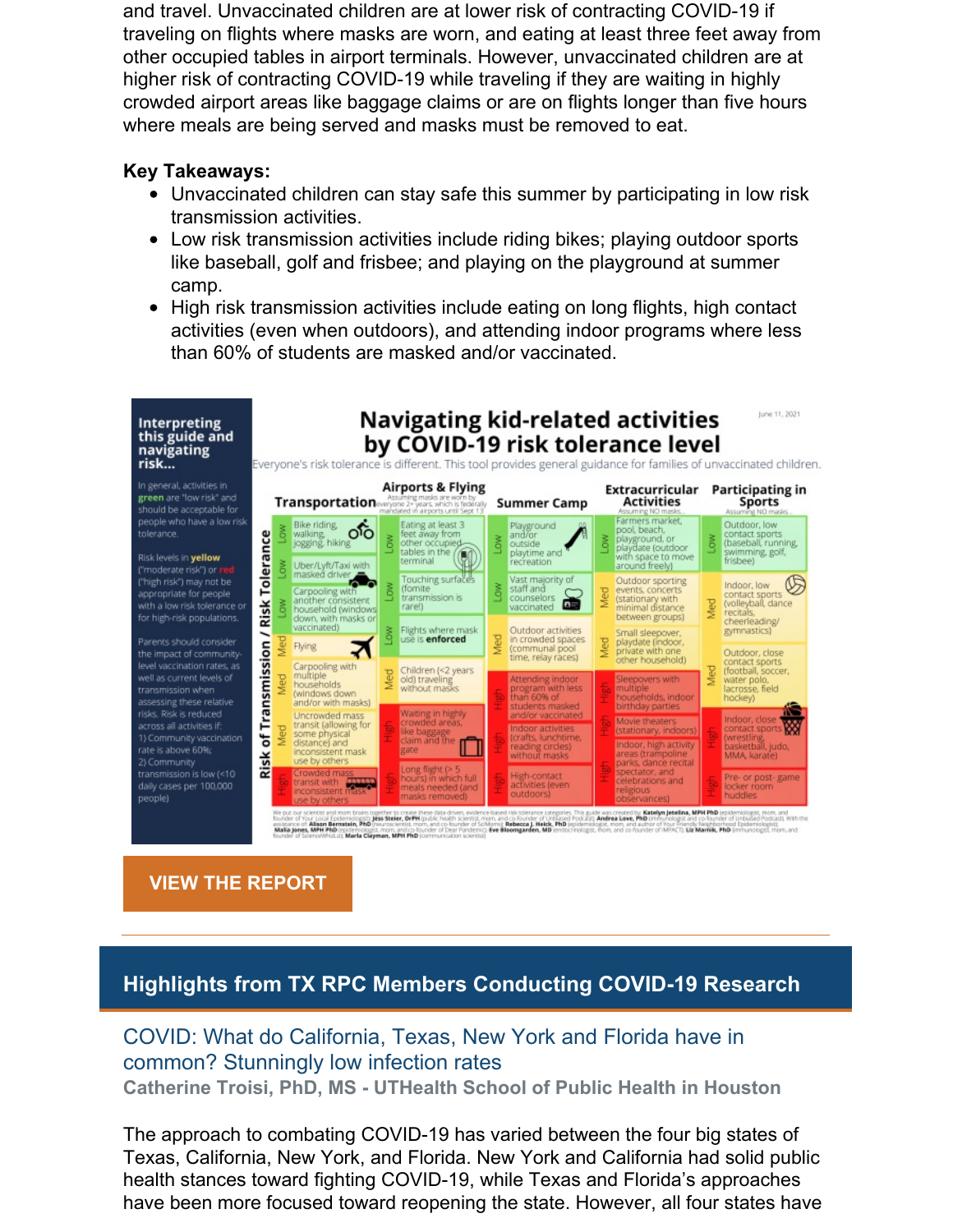one thing in common...decreasing COVID-19 case rates. Dr. Troisi said, "certainly it shows that vaccinating people helps cut down on transmission, and that's great, but we haven't fully vaccinated everybody, we haven't gotten to herd immunity. It's probably not the whole answer." After some states like Texas lifted their mask mandates, experts expected to see cases increase. According to Dr. Troisi, the increase probably did not happen because communities continue to wear masks out in public and transmission of infection may be lower since more people are spending time outside, according to geolocation data.

### **Key Takeaways:**

- Declining case rates among the population may be due to multiple factors such as vaccination rates, increasing resistance to infection within the community, voluntary use of masks, time spent outside, and how the disease variants are circulating within the community.
- At this point in time, current adult and adolescent vaccination rates are not enough to stop virus transmission and children 12 years of age and younger still cannot receive the COVID-19 vaccine.

**READ THE [ARTICLE](https://www.timesheraldonline.com/2021/05/22/covid-what-do-california-texas-new-york-and-florida-have-in-common-stunningly-low-infection-rates/)**

# KHOU - Traveling Safely with Unvaccinated Children

**Catherine Troisi, PhD, MS - UTHealth School of Public Health in Houston**

As families prepare to travel this summer, how can they plan on keeping their children safe? Dr. Troisi says there are a few things to consider when planning your trip: the test positivity rate and the vaccination rates at the destination of choice. She says it is also important to consider including activities that are mostly outside and not crowded, including beaches. Furthermore, driving is still the safest option when traveling, but planes pose minimal risk for infection because air within the plane is being refreshed every three minutes and most planes have upgraded to hospital grade air filters. If you must fly, sit at the back of the plane, avoid the bathrooms, and open the air vents above your seat. Private rental homes are recommended, but clean hotels and motels can be safe as well; however avoiding lobbies, elevators, and indoor dining areas can help prevent infection. Finally, Dr. Troisi also notes that it is important that anyone who is eligible to be vaccinated receive the COVID-19 vaccine to protect the community.

### **Key Takeaways:**

- As summer approaches, many are preparing to travel for the first time since the pandemic began, and there are factors to consider when planning your trip, including looking at positivity rates and vaccination rates at the destination of choice.
- Continue planning and attending outside events, especially those that are less crowded, since the risk of spread is lower outside.
- Try staying in private rental homes or review sanitation guidelines at hotels. Hotels can be safe for travel, but try not to spend extended time in lobbies, elevators, or at indoor dining areas.

# **[LISTEN](https://tinyurl.com/y4kaccnz) TO THE**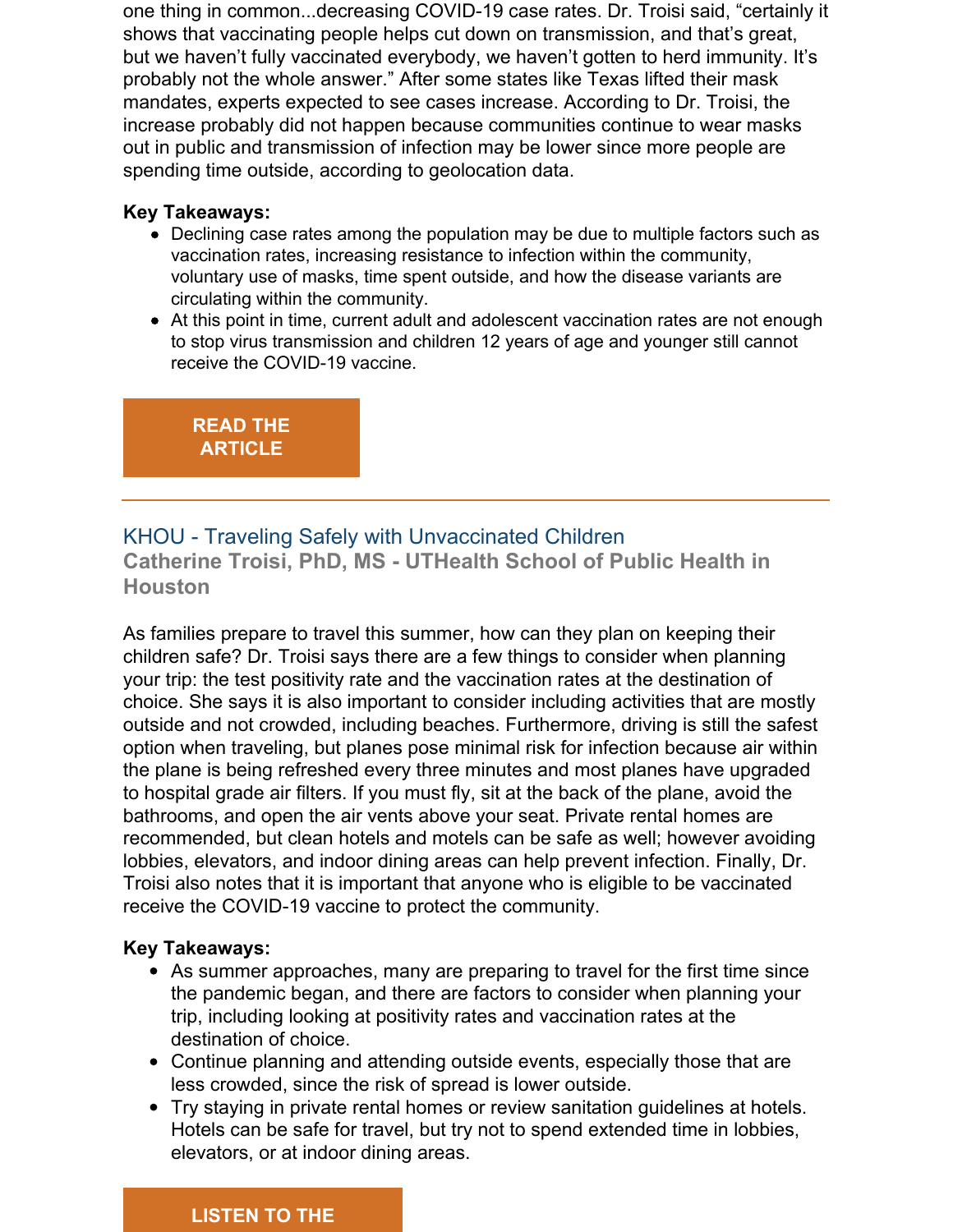

# **TX RPC Partner Events**

WEBINAR: Unspoken - Debunking Myths and Delivering Strategies to Foster Relationships in Vulnerable Communities: A Texas School Health Advisory Council (SHAC) webinar **Action for Healthy Kids**

Texas School Health Advisory Council (SHAC) is hosting a webinar on Thursday, August 26 from 11-12:30pm CT. Families of all demographics and communities are necessary for SHACs to understand the needs, impact policy, and advocate for change. Unspoken thoughts and practices, at the core of our culture and climate, often determine whether family engagement relationships in our underserved and marginalized communities fail or flourish.

In this webinar, participants will:

- Gain further insight on health disparities and inequities in our schools
- Discuss misconceptions towards family engagement in underserved communities
- Share key strategies on how to build long-term trusting relationships

**[REGISTER](https://www.actionforhealthykids.org/event/unspoken-debunking-myths-and-delivering-strategies-to-foster-relationships-in-vulnerable-communities/) FOR THE WEBINAR**

# 'Texas CDC' Will Aim to Improve Statewide Response to Pandemics **UTHealth School of Public Health**

A new state agency, "Texas CDC," aims to prepare Texas for the next pandemic as well as help Texas to recover from the current pandemic that has claimed over 50,000 lives and infected over 2.5 million people in Texas. Dr. Boerwinkle, dean of UTHealth School of Public Health in Houston, said UTHealth will help lead the Texas Epidemic Public Health Institute (TEPHI) because UTHealth - which has several regional campuses across the state - has the statewide potential to respond to public health emergencies. Dr. Boerwinkle also discusses=d the need for the new agency due to the growing population in Texas and the necessity to protect residents and the Texas economy, saying "we've basically talked about good public health and good business as being on the opposite side of the fence; they're not mutually exclusive...the role of TEPHI really is to help save lives in Texas and keep businesses strong, keep schools open, and just help Texas be prepared better for the next pandemic."

### **VIEW THE [RECORDING](https://www.kut.org/texasstandard/2021-06-14/texas-cdc-will-aim-to-improve-statewide-response-to-pandemics)**

**Recent Publications by TX RPC Researchers**

#### **COVID-19 Publications**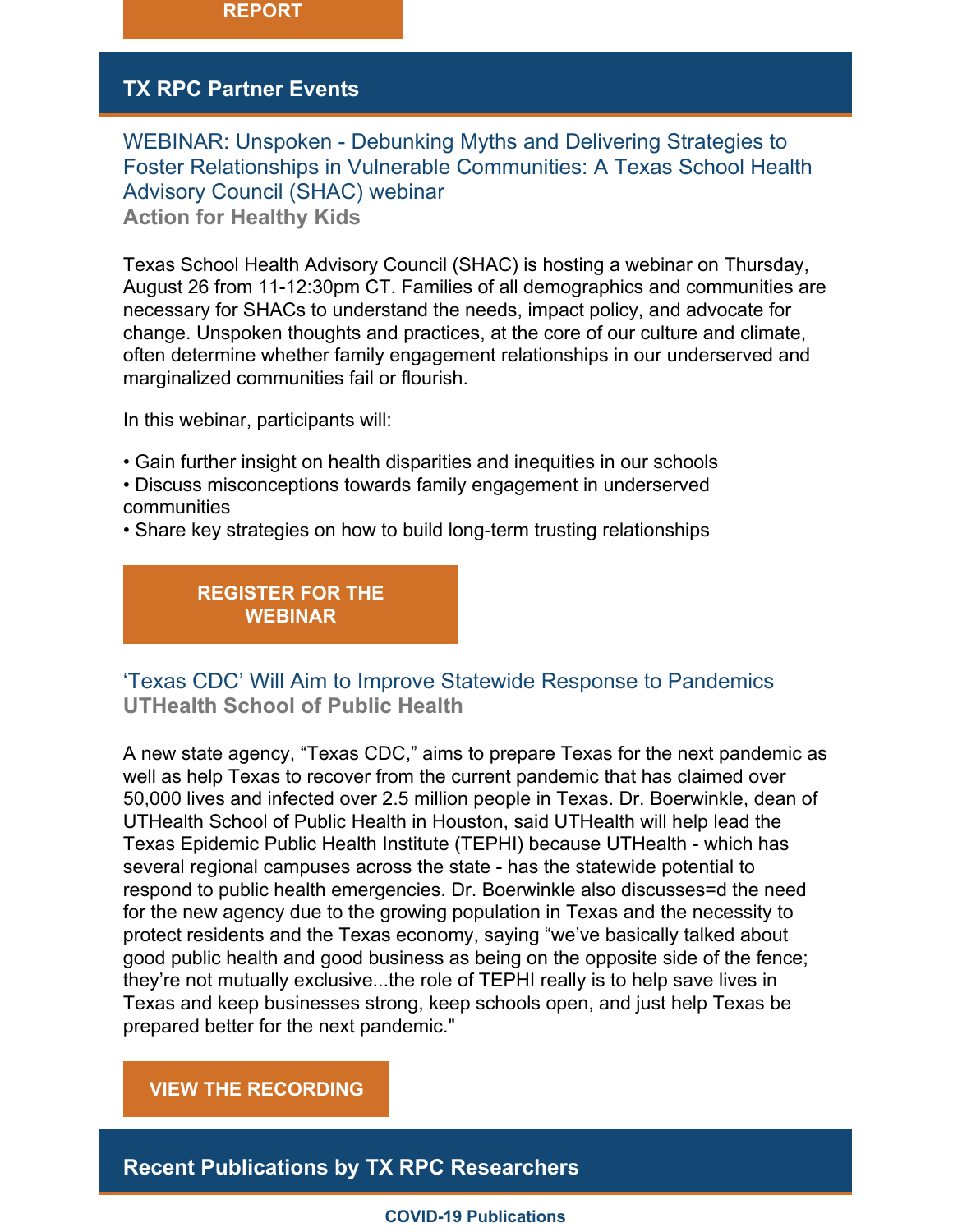Kurland, J., **Piquero, A. R**., Piquero, N. L., & Talpins, S. K. (2021). A COVID-19 Public Health Silver Lining? Reductions in Driving Under the Influence Events and Crashes In Miami-Dade County. *CrimRxiv*. https://doi.org/10.21428/cb6ab371.128b29bc

Weerakoon, S. M., **Jetelina, K. K**., **Knell, G**., & **Messiah, S. E**. (2021). COVID-19 related employment change is associated with increased alcohol consumption during the pandemic. *The American Journal of Drug and Alcohol Abuse*, 1–7. Advance online publication. https://doi.org/10.1080/00952990.2021.1912063

#### **Non-COVID-19**

Aguillard, K., **Gemeinhardt, G.**, McCurdy, S., **Schick, V.**, & Hughes, R. (2021). "Helping Somebody Else Has Helped Me Too": Resilience in Rural Women With Disabilities With Experiences of Interpersonal Violence. *Journal of Interpersonal Violence*, 8862605211016356. Advance online publication. https://doi.org/10.1177/08862605211016356

D'Agostino, E. M., Patel, H. H., Hansen, E., Mathew, M. S., & **Messiah, S. E**. (2021). Longitudinal Effects of Transportation Vulnerability on the Association Between Racial/Ethnic Segregation and Youth Cardiovascular Health. *Journal of Racial and Ethnic Health Disparities*, 8(3), 618–629. https://doi.org/10.1007/s40615-020-00821-8

Edwards, S. T., Marino, M., Solberg, L. I., Damschroder, L., Stange, K. C., Kottke, T. E., **Balasubramanian, B. A**., Springer, R., Perry, C. K., & Cohen, D. J. (2021). Cultural And Structural Features Of Zero-Burnout Primary Care Practices. *Health Affairs (Project Hope)*, 40(6), 928–936. https://doi.org/10.1377/hlthaff.2020.02391

**Landry, S. H**., Zucker, T. A., Montroy, J. J., Hsu, H. Y., Assel, M. A., Varghese, C., Crawford, A., & Feil, E. G. (2021). Replication of combined school readiness interventions for teachers and parents of head start pre-kindergarteners using remote delivery. *Early Childhood Research Quarterly*, 56, 149- 166. <https://doi.org/10.1016/j.ecresq.2021.03.007>

Loria, H., **McLeigh, J**., Craker, K., & Bird, S. (2021). Trauma-Informed, Integrated Primary Care: A Medical Home Model for Children with Prenatal Drug Exposure Who Enter Foster Care. *Children and Youth Services Review*, 127, <https://doi.org/10.1016/j.childyouth.2021.106089>

**Pérez, A**., Kuk, A. E., Bluestein, M. A., **Harrell, M. B.**, Perry, C. L., & Chen, B. (2021). Prospective estimation of the age of initiation of hookah use among youth: Findings from the Population Assessment of Tobacco and Health (PATH) study waves 1-4 (2013-2017). *Addictive Behaviors*, 117. https://doi.org/10.1016/j.addbeh.2021.106838

Rieger, E., Lee, Y. F., Monaghan, C., Zwickert, K., & **Murray, K**. (2021). Measuring social processes regarding eating, physical activity, and weight in higher-weight people: the weight-related interactions scale (WRIS). *Eating and Weight Disorders-Studies on Anorexia, Bulimia and Obesity* , 1-13. Advance online publication. https://doi.org/10.1007/s40519-021-01208-2

Saha, S., Okafor, H., **Biediger-Friedman, L**., & Behnke, A. (2021). Association between diet and symptoms of anxiety and depression in college students: A systematic review. *Journal of American College Health*, 1-11. Advance online publication. https://doi.org/10.1080/07448481.2021.1926267

Sypher, I., **Gershoff, E. T.**, & Hyde, L. W. (2021). Intimate Partner Violence and Parenting: Examining the Roles of Parenting Stress, Timing, and Maternal Abuse History. *Journal of Family Violence*, 1-13. https://doi.org/10.1007/s10896-021-00265-6

Welsh, S., Salazar-Collier, C., Blakeslee, B., Kellar, L., Maxwell, R. A., **Whigham, L. D**., Lee, M., & Lindheim, S. R. (2021). Comparison of obstetrician-gynecologists and family physicians regarding weight-related attitudes, communication, and bias. *Obesity Research & Clinical Practice,* S1871- 403X(21)00067-3. Advance online publication. https://doi.org/10.1016/j.orcp.2021.04.010

Wijayatunga, N. N., & **Dhurandhar, E. J**. (2021). Normal weight obesity and unaddressed cardiometabolic health risk-a narrative review. *International Journal of Obesity*, 10.1038/s41366-021- 00858-7. Advance online publication. https://doi.org/10.1038/s41366-021-00858-7

#### **Texas Population Publications**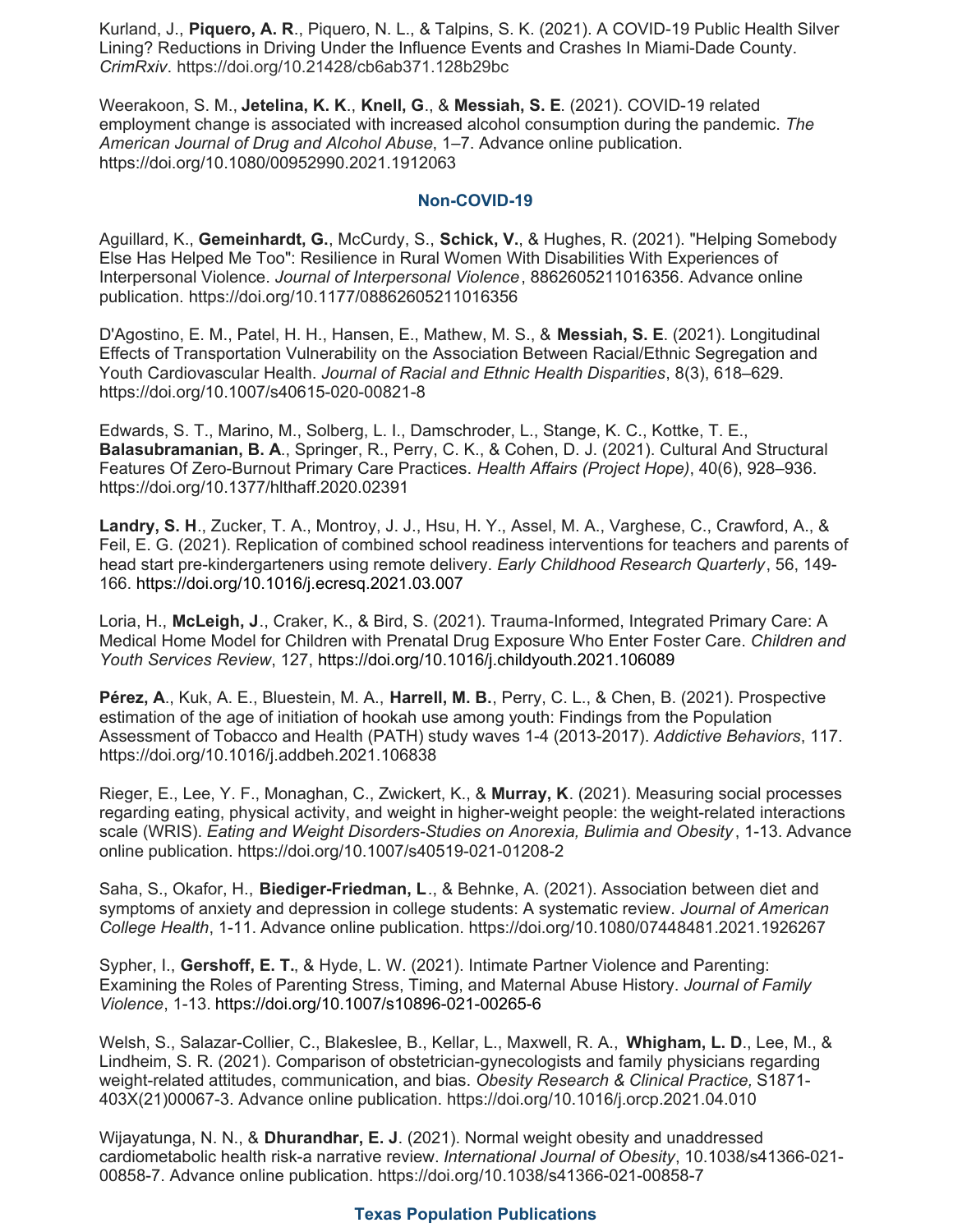#### **General:**

Clendennen, S. L., Mantey, D. S., **Wilkinson, A. V**., Perry, C. L., **Harrell, M. B**., & Loukas, A. (2021). Digital marketing of smokeless tobacco: A longitudinal analysis of exposure and initiation among young adults. *Addictive Behaviors*, 117. https://doi.org/10.1016/j.addbeh.2021.106850

Mantey, D. S., **Harrell, M. B**., Chen, B., **Kelder, S. H**., Perry, C. L., & Loukas, A. (2021). A Longitudinal Examination of Behavioral Transitions among Young Adult Menthol and Non-Menthol Cigarette Smokers Using a Three-State Markov Model. Nicotine & tobacco research. *Journal of the Society for Research on Nicotine and Tobacco*, 23(6), 1047–1054. https://doi.org/10.1093/ntr/ntaa240

#### **Central Texas**:

**Harrell, M. B**., Chen, B., Clendennen, S. L., Sumbe, A., Case, K. R., **Wilkinson, A. V**., Loukas, A., & Perry, C. L. (2021). Longitudinal trajectories of E-cigarette use among adolescents: A 5-year, multiple cohort study of vaping with and without marijuana. *Preventive Medicine*, 150, 106670. Advance online publication. https://doi.org/10.1016/j.ypmed.2021.106670

Kellstedt, D. K., **Spengler, J. O**., & **Maddock, J. E**. (2021). Comparing Perceived and Objective Measures of Bikeability on a University Campus: A Case Study. *SAGE Open*, 11(2), [https://doi.org/10.1177/21582440211018685](https://doi.org/10.1177%2F21582440211018685)

Young, C., Wang, H., Martinez, D., Chen, W. J., **Page, R**., Robbins-Furman, P., **Montalvo-Liendo, N**., Williamson, B., & Chen, L. S. (2021). Rural, Low-Income, Pregnant Latina Women's Perspectives on Carrier Screening. *Obstetrics & Gynecology,* 1-2. 10-1097. https://doi.org/doi: 10.1097/AOG.0000000000004412

#### **South Texas**:

Polletta, V. L., LeBrón, A., Sifuentes, M. R., Mitchell-Bennett, L. A., Ayala, C., & **Reininger, B. M**. (2021). Facilitators and Barriers of a Chronic Care Management Intervention Addressing Diabetes Among Mexican-Origin Adults. *Health Education & Behavior : the Official Publication of the Society for Public Health Education*, 10901981211014431. Advance online publication. https://doi.org/10.1177/10901981211014431

Tortolero, G. A., Brown, M. R., **Sharma, S. V**., de Oliveira Otto, M. C., Yamal, J. M., Aguilar, D., Gunther, M. D., Mofleh, D. I., Harris, R. D., John, J. C., de Vries, P. S., Ramphul, R., Serbo, D. M., Kiger, J., Banerjee, D., Bonvino, N., Merchant, A., Clifford, W., Mikhail, J., Xu, H., Murphy, R. E., Wei, Q., Vahidy, F. S., Morrison, A. C., & Boerwinkle, E. (2021). Leveraging a health information exchange for analyses of COVID-19 outcomes including an example application using smoking history and mortality. *PloS One*, 16(6), e0247235. https://doi.org/10.1371/journal.pone.0247235

# **KUDOS**

SAMHSA Report Lists CATCH My Breath as only school-level vaping prevention program **CATCH My Breath**

CATCH My Breath has been recognized by Community Anti-Drug Coalitions of America (CADCA) and by the Substance Abuse and Mental Health Services Administration (SAMHSA). Schools often turn to CADCA and SAMHSA for guidance on program selection and CATCH My Breath was recognized as the goto vaping prevention program for school-aged youth. The CATCH My Breath program was developed by experts at the Michael and Susan Dell Center for Healthy Living at the UTHealth School of Public Health, and was designed for students grades 5-12. The program is also available to schools within the United States at no cost. Since 2017, the program has reached more than 4,000 schools and over 1.4 million students. For more information about the program, visit